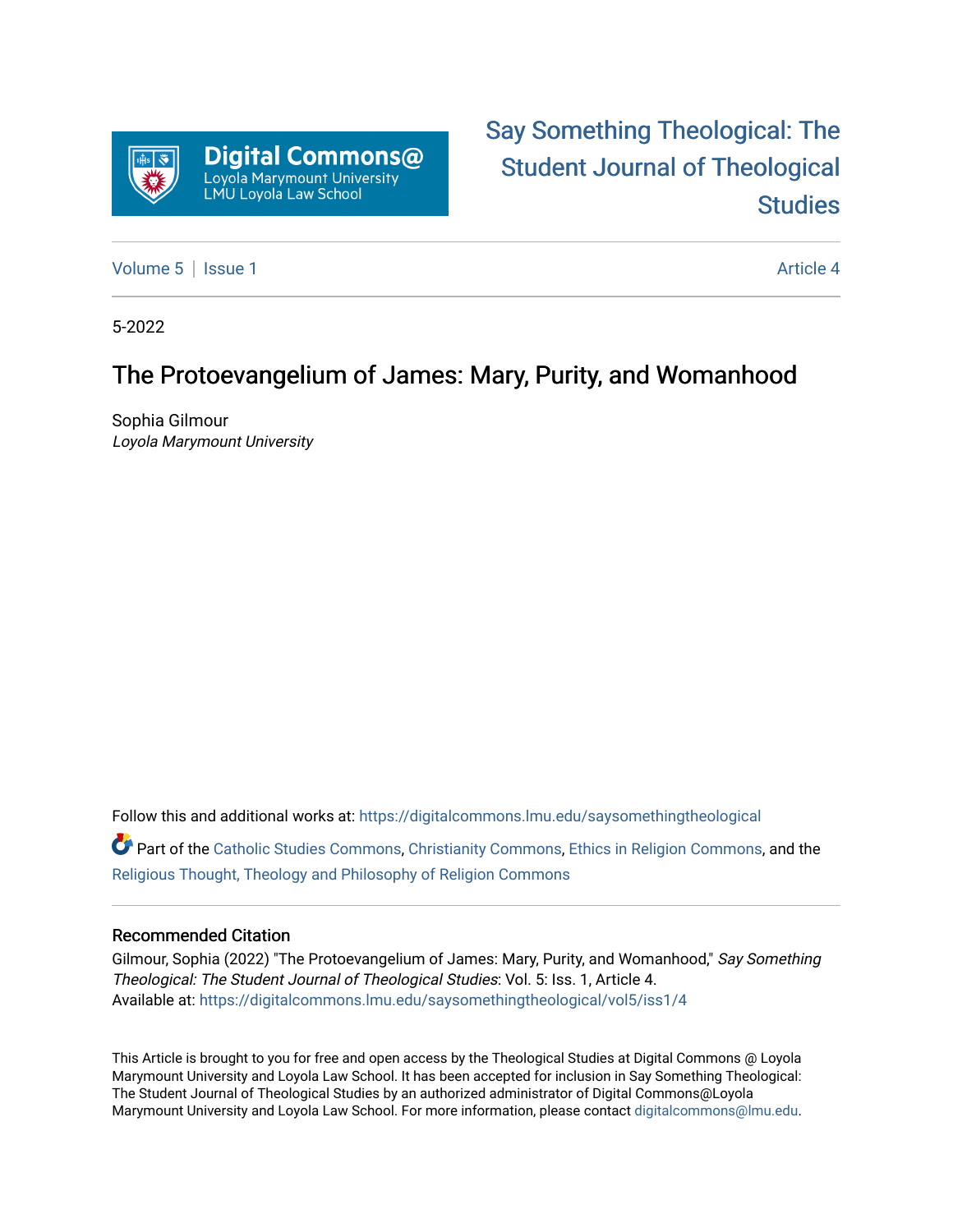

## **The Protoevangelium of James: Mary, Purity, and Womanhood** By Sophia Gilmour

**Abstract**: Despite its somewhat misleading title, *The Protoevangelium of James* is an unofficial gospel about Mary, the mother of Jesus. Although many contemporary Christians may not know it, this text is where we find many ideas surrounding Mary. Like many early Christian writings, the identity of the author is unclear, but based upon the writing, it would seem the author had firsthand knowledge of the events recorded. *The Protoevangelium of James,* also known as *The Infancy Gospel of James,* outlines the divine circumstances surrounding Mary's birth and upbringing and reports that she lived a very holy childhood. In this paper, I analyze how the *Infancy Gospel of James* has shaped Mariology: her holy status, her perpetual virginity, her interaction with the midwife Salome after Jesus is born, and the overall significance of the narrative for Christians today. Labeling *The Protoevangelium* a fully Feminist text proves difficult due to its contribution to the harmful cultural dichotomies about women within the church. Despite this, I will argue that the text retains meaning for contemporary readers, particularly because of its egalitarian qualities, which are relevant for a twenty-first-century Christian audience that yearns for more representation of marginalized groups, including women.

**Keywords**: Mary, Gender, *Protoevangelium of James*, *Infancy Gospel of James*

Despite its somewhat misleading title, *The Protoevangelium of James* is an unofficial gospel about Mary, the mother of Jesus. Although many contemporary Christians may not know it, this text is where we find many ideas surrounding Mary. Like many early Christian writings, the identity of the author is unclear, but based upon the writing, it would seem the author had firsthand knowledge of the events recorded. *The Protoevangelium of James,* also known as *The Infancy Gospel of James,* outlines the divine circumstances surrounding Mary's birth and upbringing and reports that she lived a very holy childhood.

*Say Something Theological: The Student Journal of Loyola Marymount University Theological Studies*

*Volume 5, Issue 1, May 2022 Loyola Marymount University, Los Angeles*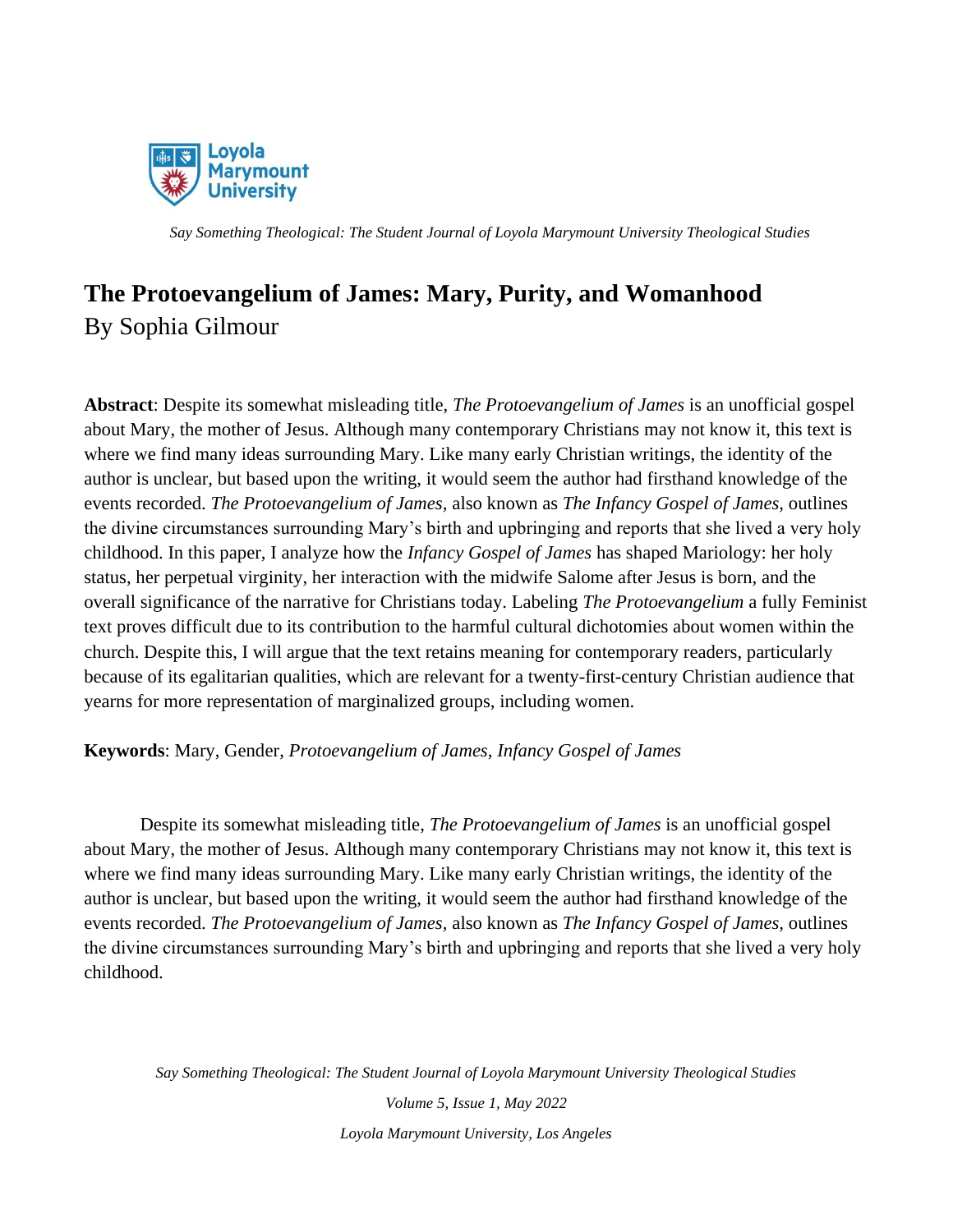

In this paper, I analyze how the *Infancy Gospel of James* has shaped Mariology: her holy status, her perpetual virginity, her interaction with the midwife Salome after Jesus is born, and the overall significance of the narrative for Christians today. Labeling *The Protoevangelium* a fully Feminist text proves difficult due to its contribution to the harmful cultural dichotomies about women within the church. Despite this, I will argue that the text retains meaning for contemporary readers, particularly because of its egalitarian qualities, which are relevant for a twenty-first-century Christian audience that yearns for more representation of marginalized groups, including women.

The text describes Mary as being born to a well-endowed and perhaps even wealthy Jewish family, and at age three she is dedicated to the temple where she receives blessings and an overall grand welcome.<sup>1</sup> Mary undoubtedly serves as a holy figure for many Christians. But we must acknowledge that *The Protoevangelium* story is one of grand and unattainable privilege, beginning with her mother Anna's pregnancy (which came about miraculously, without her father Joachim). Anna is unable to conceive and prays for a child, promising she will dedicate them to the temple and later rejoicing at the birth of a girl; her rejoicing is unusual in a society where male children were most desirable. According to *The Protoevangelium,* Mary's twelfth birthday moves the priests to reconsider her living arrangements as she could no longer live in the Jerusalem temple as a menstruating woman.<sup>2</sup> Purity laws and rituals are not the subjects of my inquiry; however, it is important to note the reason Mary is forced to leave the temple because it is a central plot of *The Protoevangelium*. The double standard of excluding women from the temple points to a universal taboo about menstruating women, particularly in religious traditions where they may be deemed 'unclean.' As Simone De Beauvoir so eloquently points out, "the girl who has not yet gone through puberty does not pose a threat, she is not the object of any taboo and has no sacred characteristics; she becomes impure the day she might be able to procreate."<sup>3</sup>

For Mary, menstruation occurs at age twelve, and according to *The Protoevangelium*, a husband is immediately chosen for her: Joseph. The text portrays Joseph as an older and reluctant widower who already has children from a previous marriage but is chosen by the High Priest as Mary's husband. He acts more as her guardian than her husband within this framework of an arranged

*Say Something Theological: The Student Journal of Loyola Marymount University Theological Studies*

*Volume 5, Issue 1, May 2022*

*Loyola Marymount University, Los Angeles*

<sup>1</sup> Sharon Betsworth, *Children in Early Christian Narratives* (New York: Bloomsbury T&T Clark, 2015), 179.

<sup>2</sup> Jennifer A. Glancy, *Corporeal Knowledge: Early Christian Bodies* (New York: Oxford University Press, 2010), 109.

<sup>3</sup> Simone De Beauvoir, *The Second Sex,* trans. Constance Borde (New York: Random House Vintage Books, 2011), 167.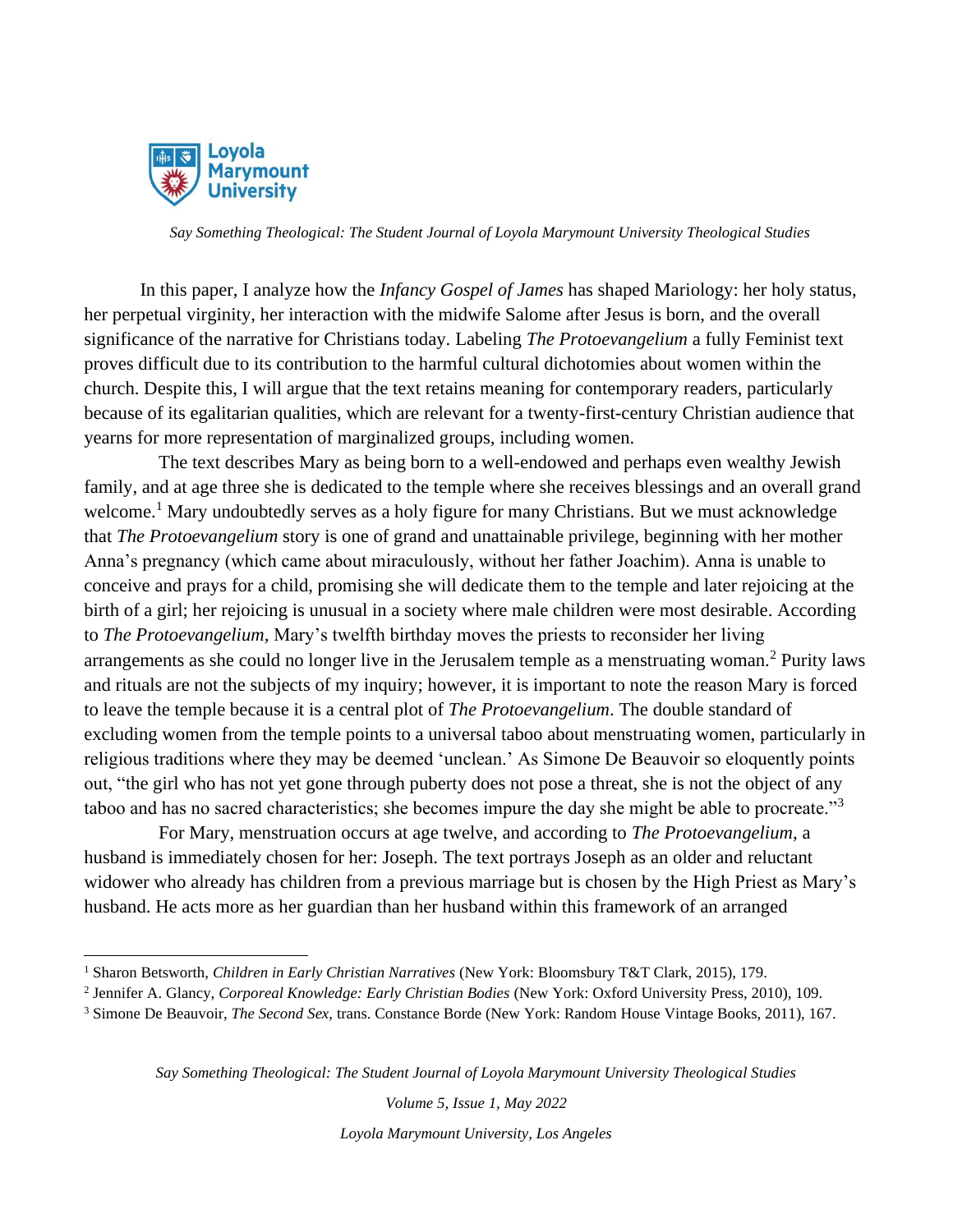

marriage.<sup>4</sup> Betsworth's point sheds further light on the dynamic of Mary and Joseph's relationship, which was hardly uncommon at the time.

Piecing together background information on *The Protoevangelium* proves complicated but enlightening to the purposes of our study, for which we must understand the context of the document. One genre to which *The Protoevangelium of James* belongs to is Infancy Gospels, of which there are others, including the apocryphal *Gospel of Thomas* and canonical *Gospel of Luke*. Infancy Gospels narrate the events prior to and immediately following the birth of Jesus.<sup>5</sup> Some consider *The Protoevangelium* to be apologetic, asserting Mary's purity above all else to defend her from disbelief and ridicule faced by early Christians, while some scholars have determined the text to be an Encomium, a standard subject for Greco-Roman students at the time, giving background on someone of importance to praise them.<sup>6</sup>

Longstanding tradition claims the text was written by James of the New Testament or "James the Lord's brother" (Galatians 1:19 and Mark 6:3), shortly after the death of King Herod in 4 B.C.E. This claim remains unsubstantiated, and the author of *The Protoevangelium* can no longer be determined.<sup>7</sup> Despite lacking information on the author of *The Protoevangelium*, research on the text has helped reconstruct rough dates and a general sense of the authorial background, including their resources. It appears that the author of *The Protoevangelium* had access to both Matthew and Luke and depends on scriptural traditions found within them. Matthew and Luke were written towards the end of the first century, placing *The Protoevangelium's* date of composition after Matthew and Luke around the middle of the second century, when references to it begin to emerge in other early Christian writings.<sup>8</sup> Finally, many modern Christians are not aware of the text at all, and due to its apocryphal status, some may critique its relevance.

Although popular attitudes toward the apocryphal gospels are often dismissive, insisting they were of importance only to small and isolated early Christian communities, such is not the case with *The Protoevangelium*. The wide geographical circulation of *The Protoevangelium* is shown by Greek

*Say Something Theological: The Student Journal of Loyola Marymount University Theological Studies*

*Volume 5, Issue 1, May 2022*

*Loyola Marymount University, Los Angeles*

<sup>4</sup> Betsworth, *Children in Early Christian Narratives*, 180.

<sup>5</sup> Paul Foster, *The Non-Canonical Gospels* (New York: Bloomsbury T&T Clark, 2008), 138.

<sup>6</sup> Betsworth, *Children in Early Christian Narratives*, 172.

<sup>7</sup> Robert J. Miller, *The Complete Gospels: Annotated Scholars Version* (Salem: Polebridge Press, 1992), 374.

<sup>8</sup> Miller, *The Complete Gospels*, 375.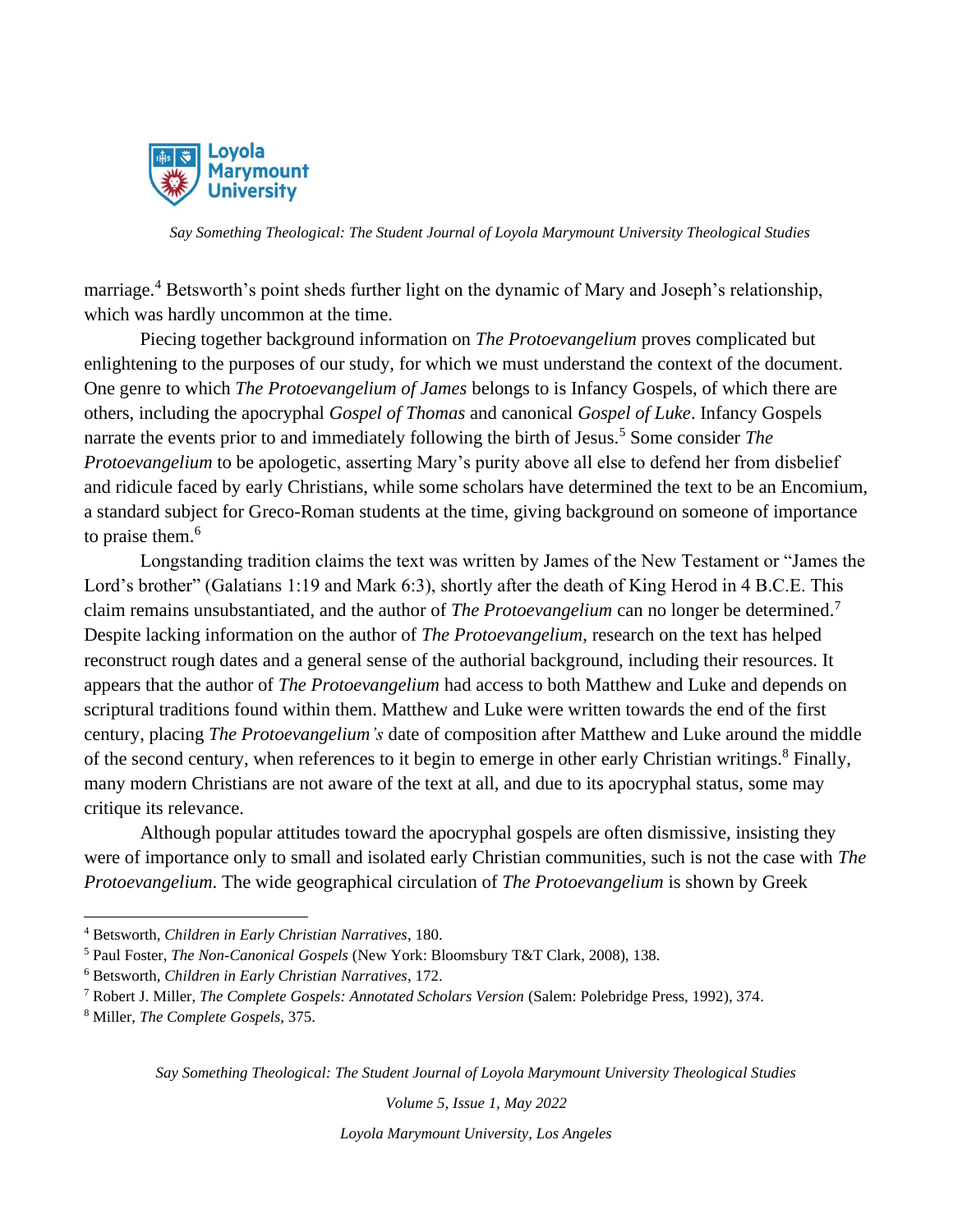

manuscripts as well as versional evidence in many other ancient languages such as Sahidic Coptic, Syriac, Armenian, Georgian, Ethiopic, Slavonic, and Arabic. This may have also potentially influenced the Qur'anic and later Islamic understandings of Mary in the Muslim tradition.<sup>9</sup> *The Protoevangelium*, in addition to drawing on the canonical gospels, also draws upon a variety of sources that would have been well known to the Jewish audience reading or hearing the story, including the Septuagint and Mishnah, particularly by drawing parallels between the character of Anna and multiple women in the Old Testament.<sup>10</sup> *The Protoevangelium*, therefore, has been influential not only to Christianity's understanding of Mary, but also to Islam's which deems her in some regard a Prophet in her own right.

One of the most relevant concerns raised by the text is Mary's virginity, which was examined and confirmed by the midwife, Salome. Additionally, this narrative has potentially become the source of apologetic narratives within the Christian tradition. Although the author likely did mean to assert Mary's purity and virginity, I would argue that the most salient component of the story for contemporary Christians is the allusion to the Hebrew Scriptures, validating Mary's place among other religious figures, both heroes and heroines alike.

However, I would raise caution towards treating the text as unproblematic, as it contains an apparent dichotomy between purity and impurity, virginity and promiscuity, and Mary, the mother of God, against the rest of womankind. Salome's hand erupts in flames upon examining Mary's womanhood (something which many of us laywomen may wish to conjure when facing judgment about their sexual activity or lack thereof). Upon inspection, Mary's postpartum intactness implies an ethical and aesthetic judgment on other bodies, specifically on female orifices that gape in childbirth.<sup>11</sup> Calling the text empowering would be easier without the focus on Mary's unique vulval state after childbirth and power to conceive a child without sexual intercourse, both of which make her simultaneously hard to relate to and easy to look up to as a holy, otherworldly figure.

*The Protoevangelium of James* reveals meaning for contemporary Christians because it asserts the importance of Mary among characters of the Hebrew Scriptures as a monumental biblical woman. Mary's position as the product of divine conception and upbringing raises her status, through this text,

*Say Something Theological: The Student Journal of Loyola Marymount University Theological Studies*

*Volume 5, Issue 1, May 2022*

*Loyola Marymount University, Los Angeles*

<sup>9</sup> Foster, *The Non-Canonical Gospels*, 112.

<sup>10</sup> Betsworth, *Children in Early Christian Narratives*, 170.

<sup>11</sup> Glancy, *Corporeal Knowledge*, 108.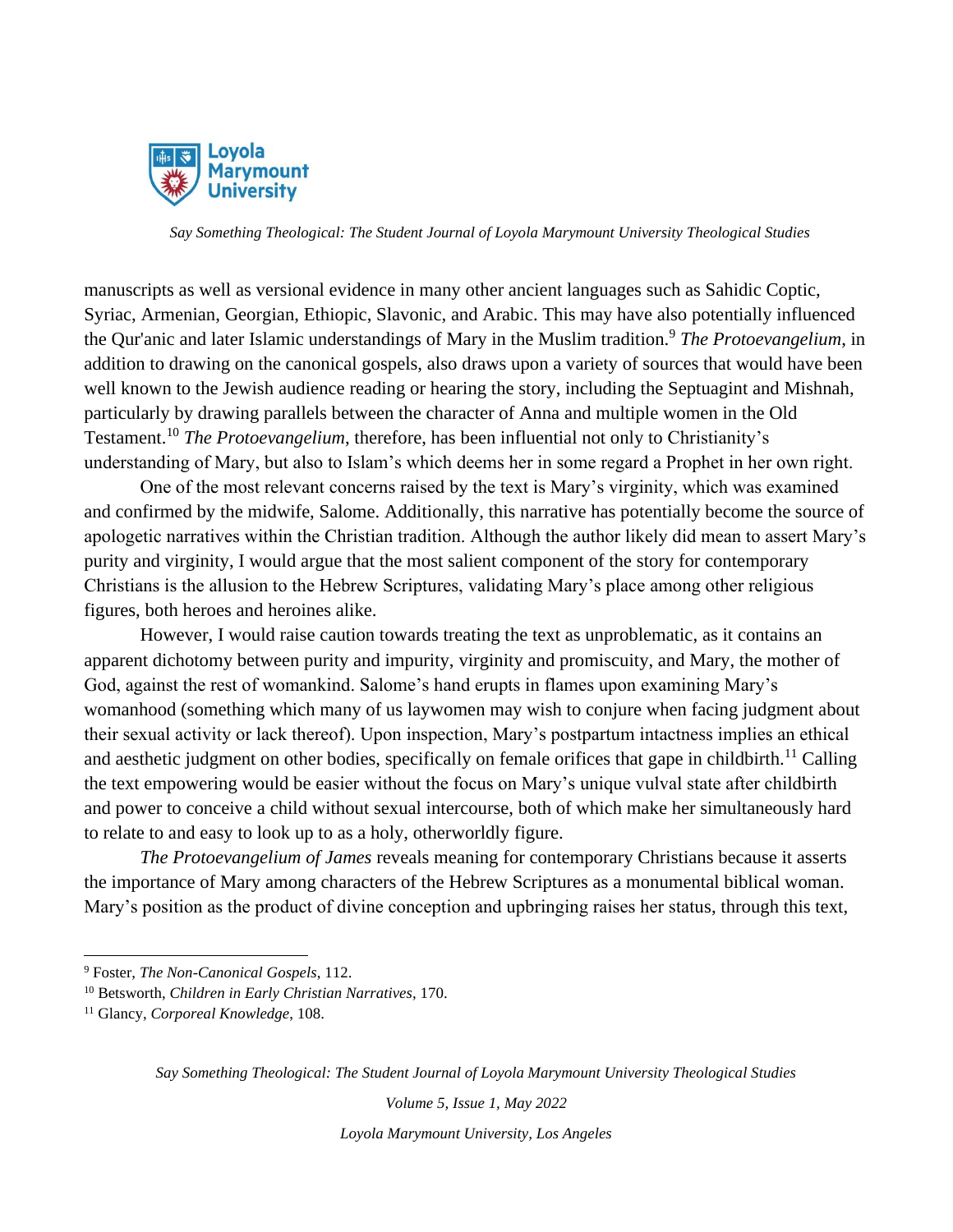

essentially to a holy figure, like Jesus. Although Mary's equality with other holy figures in the Christian tradition may bring hope to an increasingly Feminist church, her remarkable faith, obedience, and body may inevitably remind us of our own imperfections.

### **Bibliography**

Betsworth, Sharon. *Children in Early Christian Narratives.* New York: Bloomsbury T&T Clark, 2015.

- De Beauvoir, Simone. *The Second Sex.* Translated by Constance Borde. New York: Random House Vintage Books, 2011.
- Foster, Paul. *The Non-Canonical Gospels.* New York: Bloomsbury T&T Clark, 2008.
- Frilingos, Christopher. *Jesus, Mary, and Joseph.* Philadelphia: University of Pennsylvania Press, 2017.
- Glancy, Jennifer A. *Corporeal Knowledge: Early Christian Bodies.* New York: Oxford University Press, 2010.
- Miller, Robert J. *The Complete Gospels: Annotated Scholars Version*. Salem: Polebridge Press, 1992.
- Newsom, Carol A, and Sharon H. Ringe. *Women's Bible Commentary*. Louisville: Westminster John Knox, 1998.
- Schüssler Fiorenza, Elisabeth. *Jesus: Miriam's Child, Sophia's Prophet: Critical Issues in Feminist Christology*. London: Bloomsbury T&T Clark, 2015.
- Sobrino, John, and Ignacio Ellacuria, eds. *Systematic Theology: Perspectives from Liberation Theology*. Maryknoll: Orbis Books, 1996.

*Say Something Theological: The Student Journal of Loyola Marymount University Theological Studies*

*Volume 5, Issue 1, May 2022 Loyola Marymount University, Los Angeles*